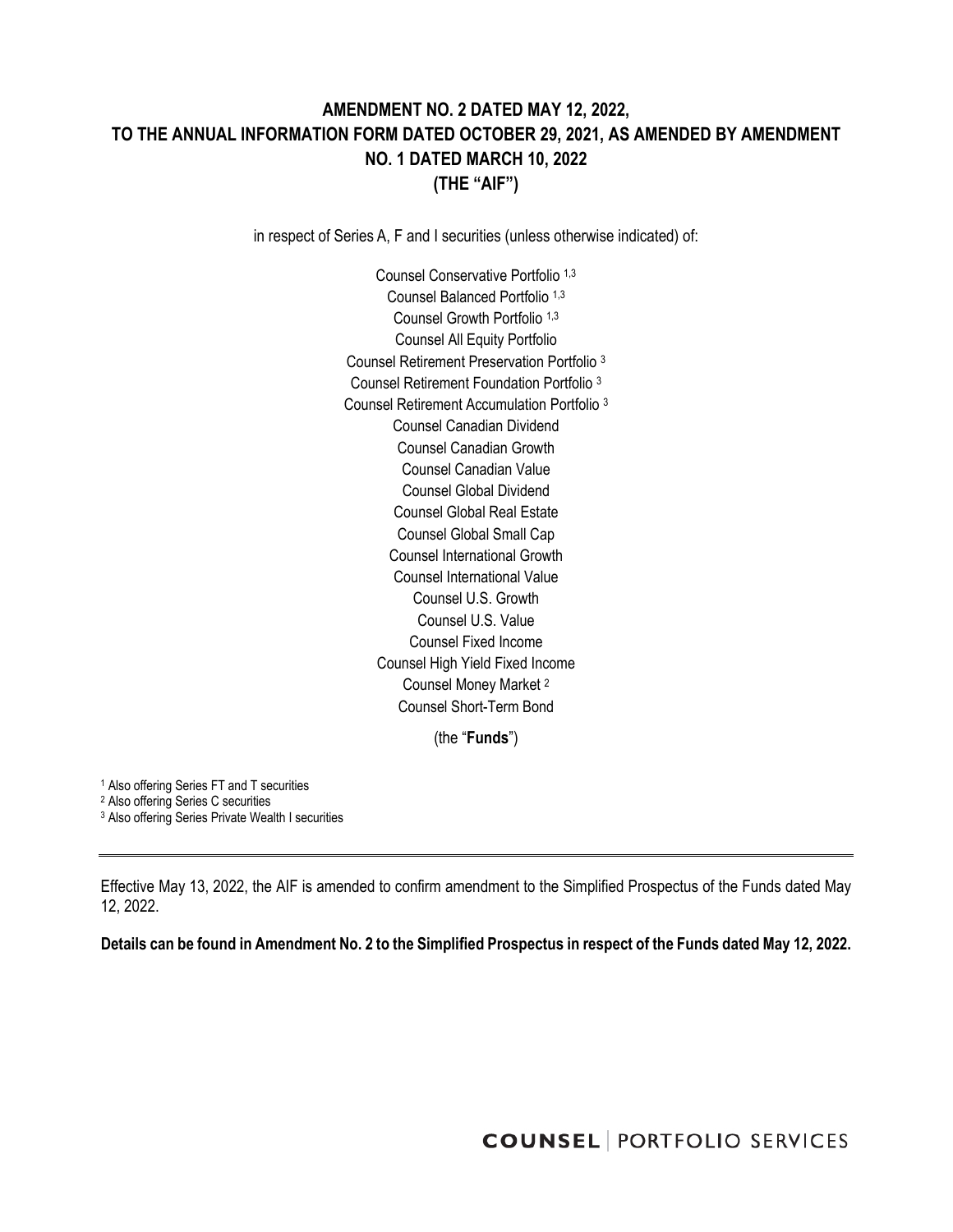## **CERTIFICATE OF THE FUNDS AND THE MANAGER AND PROMOTER OF THE FUNDS**

This Amendment No. 2 dated May 12, 2022, together with the annual information form dated October 29, 2021, as amended by Amendment No. 1 dated March 10, 2022, and the simplified prospectus dated October 29, 2021, as amended by Amendment No. 1 dated March 10, 2022, and as amended by this Amendment No. 2 dated May 12, 2022, and the documents incorporated by reference into the simplified prospectus, as amended, constitute full, true and plain disclosure of all material facts relating to the securities offered by the simplified prospectus, as amended, as required by the securities legislation of each of the provinces (except Quebec) and territories of Canada and do not contain any misrepresentations.

Dated the 12<sup>th</sup> day of May 2022

Counsel Conservative Portfolio Counsel Balanced Portfolio Counsel Growth Portfolio Counsel All Equity Portfolio Counsel Retirement Preservation Portfolio Counsel Retirement Foundation Portfolio Counsel Retirement Accumulation Portfolio Counsel Canadian Dividend Counsel Canadian Growth Counsel Canadian Value Counsel Global Dividend Counsel Global Real Estate Counsel Global Small Cap Counsel International Growth Counsel International Value Counsel U.S. Growth Counsel U.S. Value Counsel Fixed Income Counsel High Yield Fixed Income Counsel Money Market Counsel Short-Term Bond

(the "**Funds**")

Sam Febbraro Paulette Jervis Chief Executive Officer Chief Financial Officer Counsel Portfolio Services Inc. Counsel Portfolio Services Inc.

### *"Sam Febbraro" "Paulette Jervis"*

# **ON BEHALF OF THE BOARD OF COUNSEL PORTFOLIO SERVICES INC., IN ITS CAPACITY AS MANAGER, PROMOTER AND TRUSTEE OF THE FUNDS**

Karen Gavan **Earl Bederman** Director Director

### *"Karen Gavan" "Earl Bederman"*

Counsel Portfolio Services Inc. Counsel Portfolio Services Inc.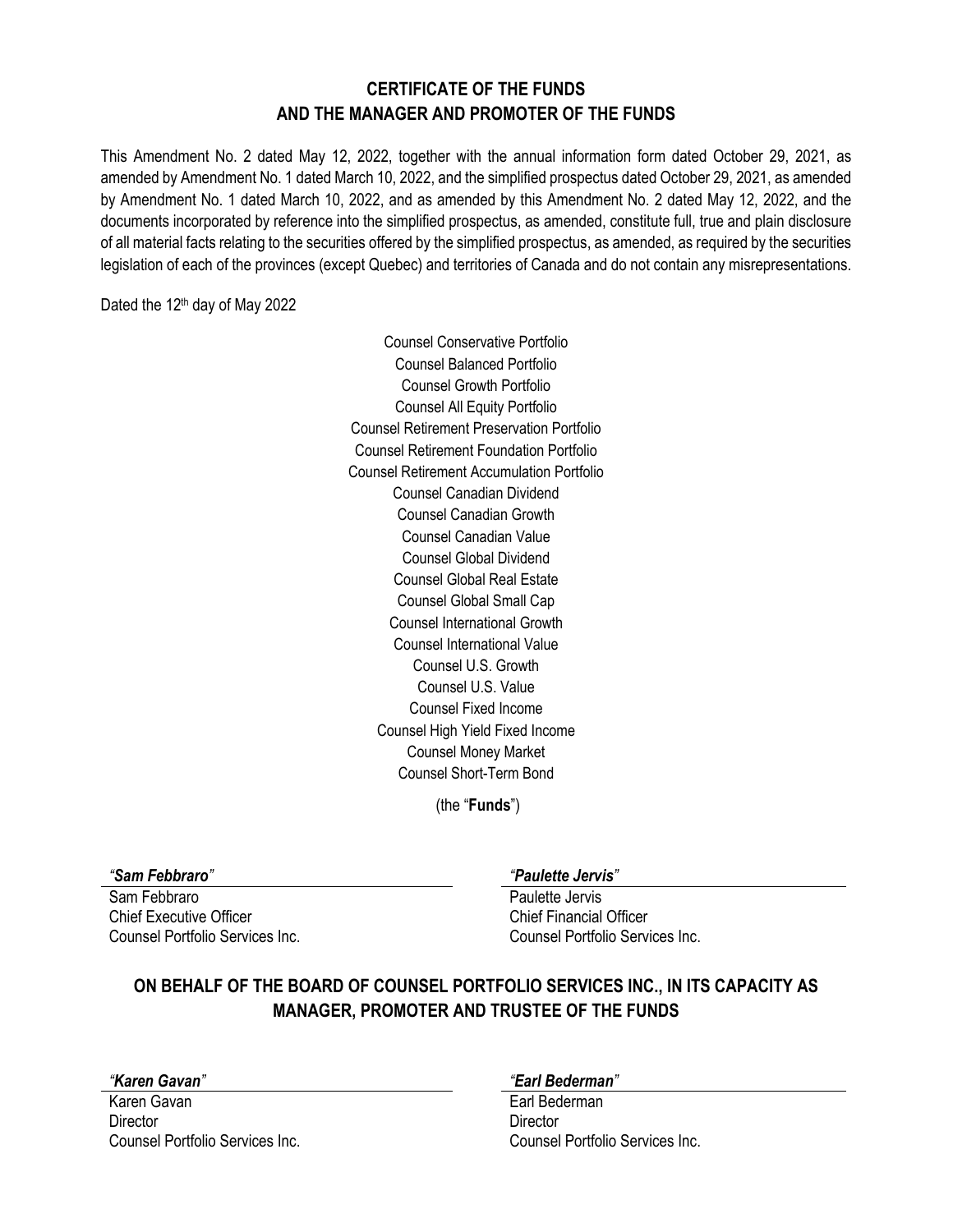## **CERTIFICATE OF THE PRINCIPAL DISTRIBUTOR**

This Amendment No. 2 dated May 12, 2022, together with the annual information form dated October 29, 2021, as amended by Amendment No. 1 dated March 10, 2022, and the simplified prospectus dated October 29, 2021, as amended by Amendment No. 1 dated March 10, 2022, and as amended by this Amendment No. 2 dated May 12, 2022, and the documents incorporated by reference into the simplified prospectus, as amended, constitute full, true and plain disclosure of all material facts relating to the securities offered by the simplified prospectus, as amended, as required by the securities legislation of each of the provinces (except Quebec) and territories of Canada and do not contain any misrepresentations.

Dated the 12<sup>th</sup> day of May 2022.

Counsel Conservative Portfolio (Series Private Wealth I) Counsel Balanced Portfolio (Series Private Wealth I) Counsel Growth Portfolio (Series Private Wealth I) Counsel Retirement Preservation Portfolio (Series Private Wealth I) Counsel Retirement Foundation Portfolio (Series Private Wealth I) Counsel Retirement Accumulation Portfolio (Series Private Wealth I)

> **IPC Investment Corporation, as Principal Distributor**

*"Reginald J. Alvares"*

Reginald J. Alvares President and Chief Executive Officer